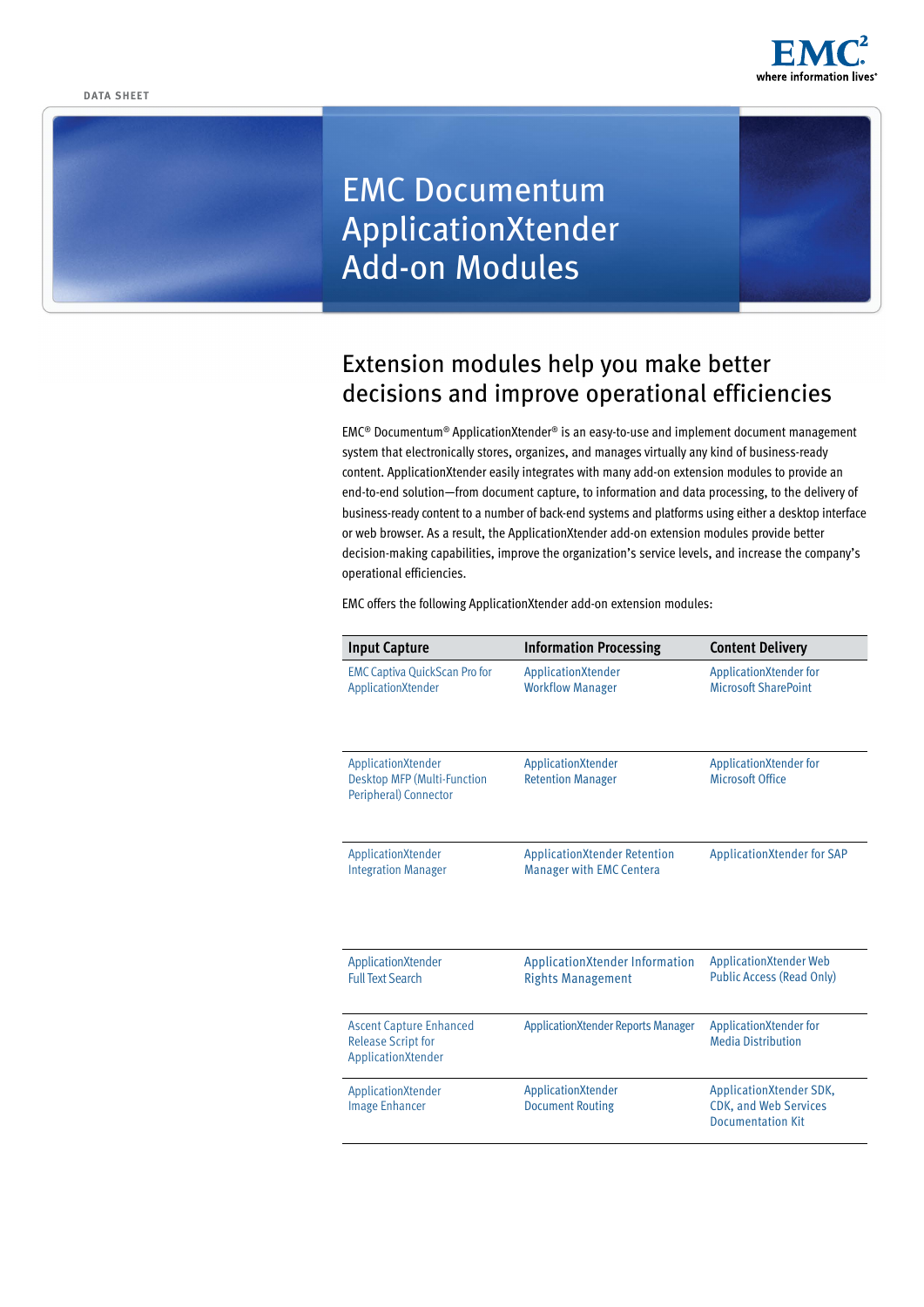# **Efficiently transform documents via input capture**

Nearly all contracts, correspondence, invoices and forms still arrive as paper. Many organizations, such as financial services, insurance, government, and healthcare, still depend on manual, paper-based business processes to deliver services to customers. Documents must be collected into paper files and routed through complex workflows. ApplicationXtender integrates with intelligent capture technologies to identify various document types, enabling the capture of a variety of different document types entering the organization. These input capture add-on extension modules are:

#### • **EMC Captiva QuickScan Pro for ApplicationXtender**

EMC Captiva® QuickScan™ Pro for ApplicationXtender enables the organization to scan documents in batches, view automatically separated documents, and manipulate files before exporting them in popular file formats into ApplicationXtender. This desktop scanning software is ideal for small or mid-size businesses that need to eliminate manual paperwork and automate the handling of thousands of documents. QuickScan Pro for ApplicationXtender helps process more documents more efficiently and reduce or eliminate hard-copy storage and filing costs.

#### • **ApplicationXtender Desktop MFP Connector**

ApplicationXtender Desktop MFP (Multi-Function Peripheral) Connector enables digitized files and index information transferred from eCopy ShareScan to be quickly and transparently stored directly in folders within the ApplicationXtender repository. The connector ensures immediate access to scanned documents, providing knowledge workers with quick access to business-ready content, enabling them to be more productive and improving customer service levels.

#### • **ApplicationXtender Integration Manager**

ApplicationXtender Integration Manager delivers an unsurpassed image-enabling technology that allows virtually any business application to be easily and seamlessly integrated with the ApplicationXtender content repository—without any additional programming customizations. Knowledge workers can retrieve business documents and information from the ApplicationXtender repository without leaving their desktop business systems, driving greater operational efficiency and improving overall productivity. The ApplicationXtender Integration Manager module easily integrates applications such as Microsoft® Office products, mainframe terminal emulators, and browser-based solutions. Users can access information quickly and easily, empowering their decisions and customer service activities.

#### • **ApplicationXtender Full Text Search**

ApplicationXtender Full Text Search module helps organizations easily discover information and help knowledge workers put information to work quickly. ApplicationXtender Full Text Search automatically extracts key concepts from the content residing within ApplicationXtender to make information readily available. ApplicationXtender Full Text Search provides the ability to filter files and content—critical for any application platform leveraging unstructured content. This capability not only adds business value by expediting the retrieval process, but it also significantly reduces the business risks associated with excessive information. Customer-facing knowledge workers enjoy quick, convenient, web-based and desktop access to available, pertinent information—enabling them to satisfy customers quickly, raise the level of customer service, satisfy the current customer base, and promote customer loyalty.

# **Ascent Capture Enhanced Release Script for ApplicationXtender**

The Ascent Capture Enhanced Release Script for ApplicationXtender takes documents that have been scanned and indexed in Ascent Capture and releases them to the ApplicationXtender content repository. This add-on module provides a seamless integration between Ascent Capture document management software and ApplicationXtender by automating the process of transforming hard copy documents directly into a centralized back-end content repository for processing.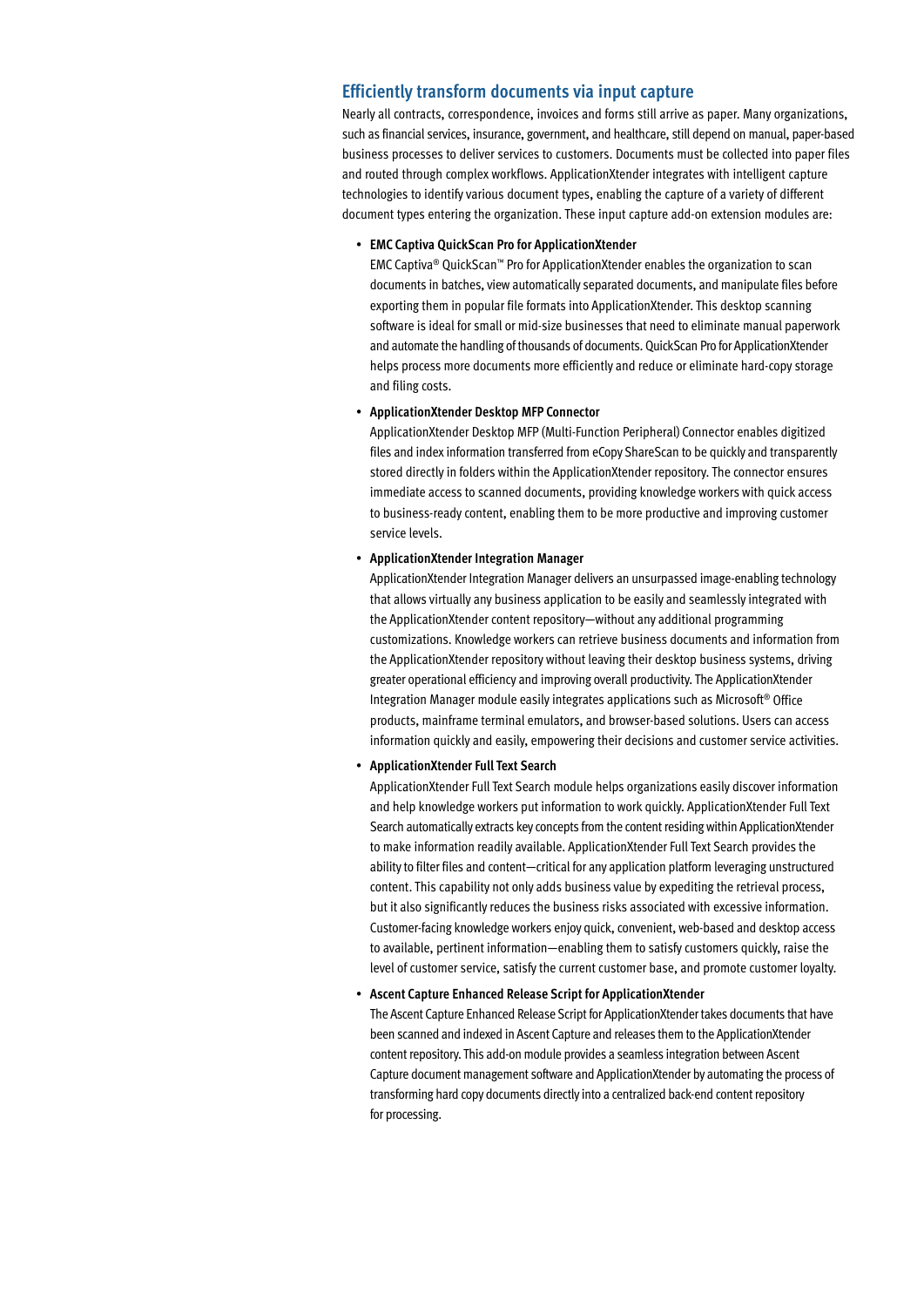#### • **ApplicationXtender Image Enhancer**

ApplicationXtender Image Enhancer automatically cleans up images after documents have been scanned. This add-on module cleans up document images using enhancement filters such as deskew, noise removal, character smoothing, dot shading removal, hole punch removal, text repair, auto inverse text correction, auto negate, auto border crop, blank page detection, and many more. This add-on module is ideal for enhancing images prior to passing them to the optical character recognition (OCR) processing utility that creates higher quality full text processing and images prior to its delivery to the content repository.

# **Improve operational efficiencies with information processing**

ApplicationXtender information processing add-on extension modules offer complete capabilities for creating solutions designed to improve efficiency in document-based business processes. Organizations can bring content under control and into compliance, reducing the company's risk, storage, and discovery costs. Furthermore, it ensures that confidential information remains secure, even after it leaves the repository. The information processing add-on extension modules are:

#### • **ApplicationXtender Workflow Manager**

ApplicationXtender Workflow Manager is an easy-to-use, yet fully enabled workflow solution, featuring process and forms design, workflow management, and analysis tools. Workflow Manager offers complete capabilities for creating solutions designed to improve efficiency in document-based business processes. Workflow Manager enables organizations to improve business performance and reduce costs within and across functional business units. Productivity is increased because manual, document-intensive processes—such as those found in accounts receivable or loan origination, for example—are reduced through tools that allow a business analyst to design, test, implement, analyze, and manage automated workflows. With features that include out-of-the-box workflow samples, a user-friendly process design environment, and built-in reporting and forms support, designing and managing business processes has never been easier.

#### • **ApplicationXtender Retention Manager**

ApplicationXtender Retention Manager enables businesses to easily configure document retention and disposition policies in the background to mitigate risk and meet compliance goals. These policies can be easily and automatically applied and enforced based on the electronic file cabinet. With ApplicationXtender Retention Manager, organizations can bring content under control and into compliance, reducing the organization's risk, storage, and discovery costs. ApplicationXtender Retention Manager can be used to manage the lifecycle of standard business documents or corporate records and information.

#### • **ApplicationXtender Retention Manager with EMC Centera**

EMC Centera® is the industry-leading storage solution for secure archiving. EMC Centera delivers tamper-proof audit trails and ensures the security and authenticity of each content object. It serves a wide range of content for cost-effective retention, protection, and disposition. EMC Centera has the unique ability to enforce application-based retention periods by prohibiting anyone from shortening the retention periods and allowing only authorized individuals to lengthen them. The direct integration of ApplicationXtender and EMC Centera leverages the compliance rigor of Centera and enables businesses to apply automatic or manual retention capabilities such as holds, reporting, disposal, and audit trails to documents, and to utilize Centera-specific features for high availability and disaster recovery, including replication and failover. Together, Centera and ApplicationXtender provide the compliance-conscious business owner a solid component towards meeting compliance needs.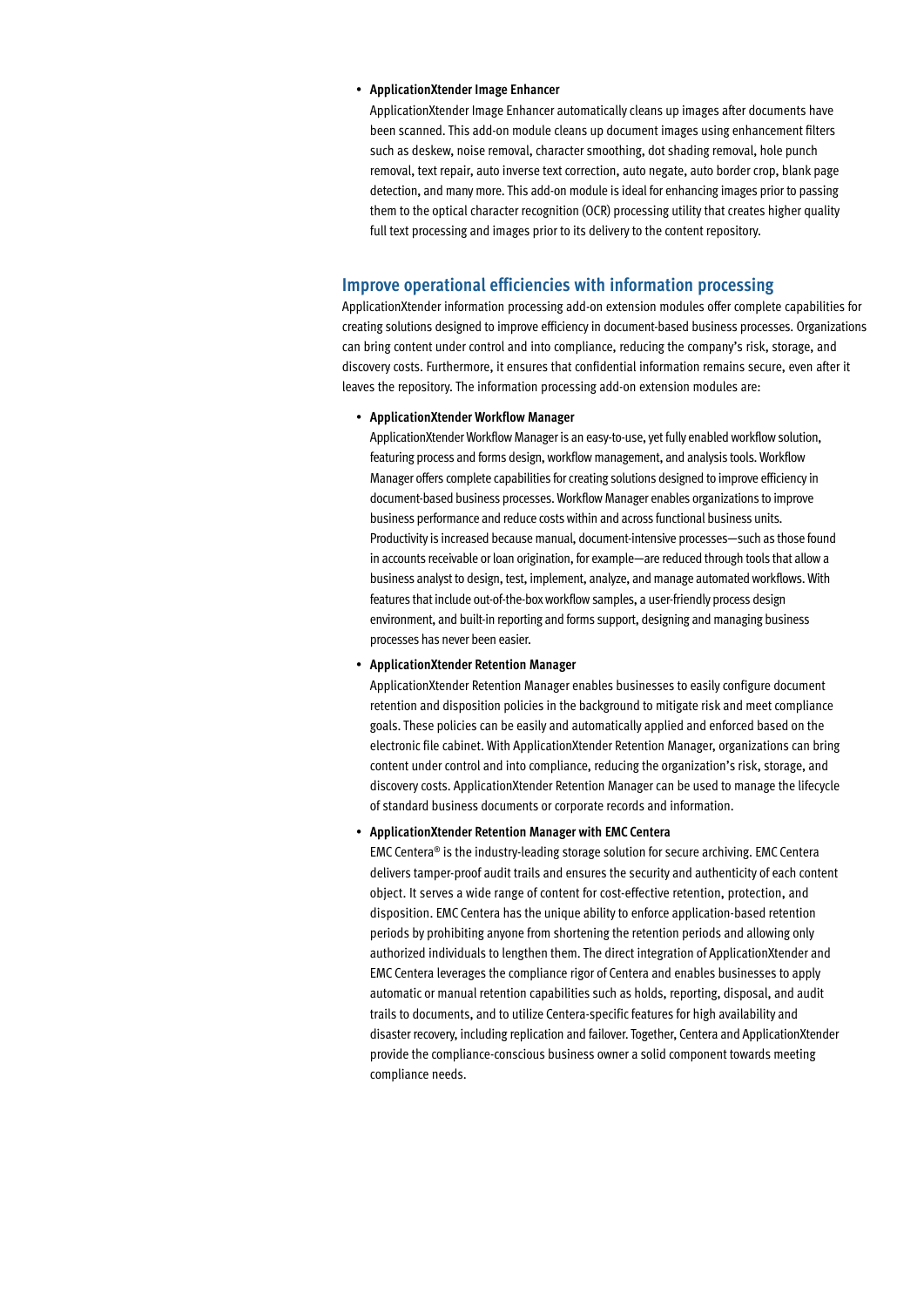#### • **ApplicationXtender with Information Rights Management (IRM)**

ApplicationXtender with Information Rights Management (IRM) ensures that confidential information remains secure, even after it leaves the repository. Rights are enforced by a document policy that defines who, what, when, or whether a document can be copied, printed, or taken offline, and controls other settings, such as watermarking, rights expiration, and whether guest access is allowed. The policy is attached to the document and the content is encrypted prior to exporting it to the end user. Protection is persistent no matter where the content resides or where it travels. ApplicationXtender with IRM helps companies actively control, secure, and track sensitive information outside the central repository, reducing risk of important documents getting into the wrong hands.

### • **ApplicationXtender Reports Manager**

ApplicationXtender Reports Manager (or COLD—Computer Output to Laser Disc) provides a solution for storing computer output reports. By storing these reports on electronic media, ApplicationXtender Reports Manager reduces the need to store reports on paper and microfiche, thereby saving money by reducing printing and storage costs, and increases productivity by more efficiently retrieving information. The following features are included:

- Use ApplicationXtender desktop and web clients for search and retrieval, printing, faxing and routing information within a Microsoft Windows® environment
- Ability to view on-screen information as plain text, green, bar or with image overlays
- Extract index values from pre-defined locations on report pages and associate them with ApplicationXtender for quick retrieval
- Support IBM AFP, Xerox Metacode (or DJDE), HP PCL, non-standard ASCII, EBCDIC, and EBCDIK print stream formats
- • **ApplicationXtender Document Routing**

ApplicationXtender Document Routing is designed to allow the routing of electronic documents to one or more approvers for review. An easy-to-use approval process designer helps define the approval process, automating manual business processes and improving business efficiency.

# **Improve customer service levels through efficient delivery of business-ready content**

Documents that have been transformed and captured are delivered as business-ready content to the ApplicationXtender repository. Add-on extension modules provide seamless integrations to Microsoft Office, Microsoft SharePoint®, SAP, Web Services, and many more. The extension modules help to improve the organization's customer service levels and operational efficiencies. These content delivery add-on extension modules are:

#### • **ApplicationXtender for Microsoft SharePoint**

ApplicationXtender for Microsoft SharePoint gives SharePoint applications complete visibility into the documents stored within ApplicationXtender repositories. Web Parts controls provide a direct portal into ApplicationXtender content, including fully customizable queries and complete document lists based on query results. With complete access to all ApplicationXtender documents, SharePoint users can leverage and quickly access all business-critical documents, no matter where they are stored. SharePoint applications can search content from both SharePoint and ApplicationXtender, while documents stored within ApplicationXtender continue to take advantage of its underlying document management capabilities. When documents within ApplicationXtender must be viewed or accessed, SharePoint users can leverage ApplicationXtender viewing tools to see the content directly in the SharePoint browser-based user interface. In addition to downloading these documents for local use, SharePoint users can view these documents within the browser, view thumbnails of multiple page documents, or zoom into specific areas of a single page.